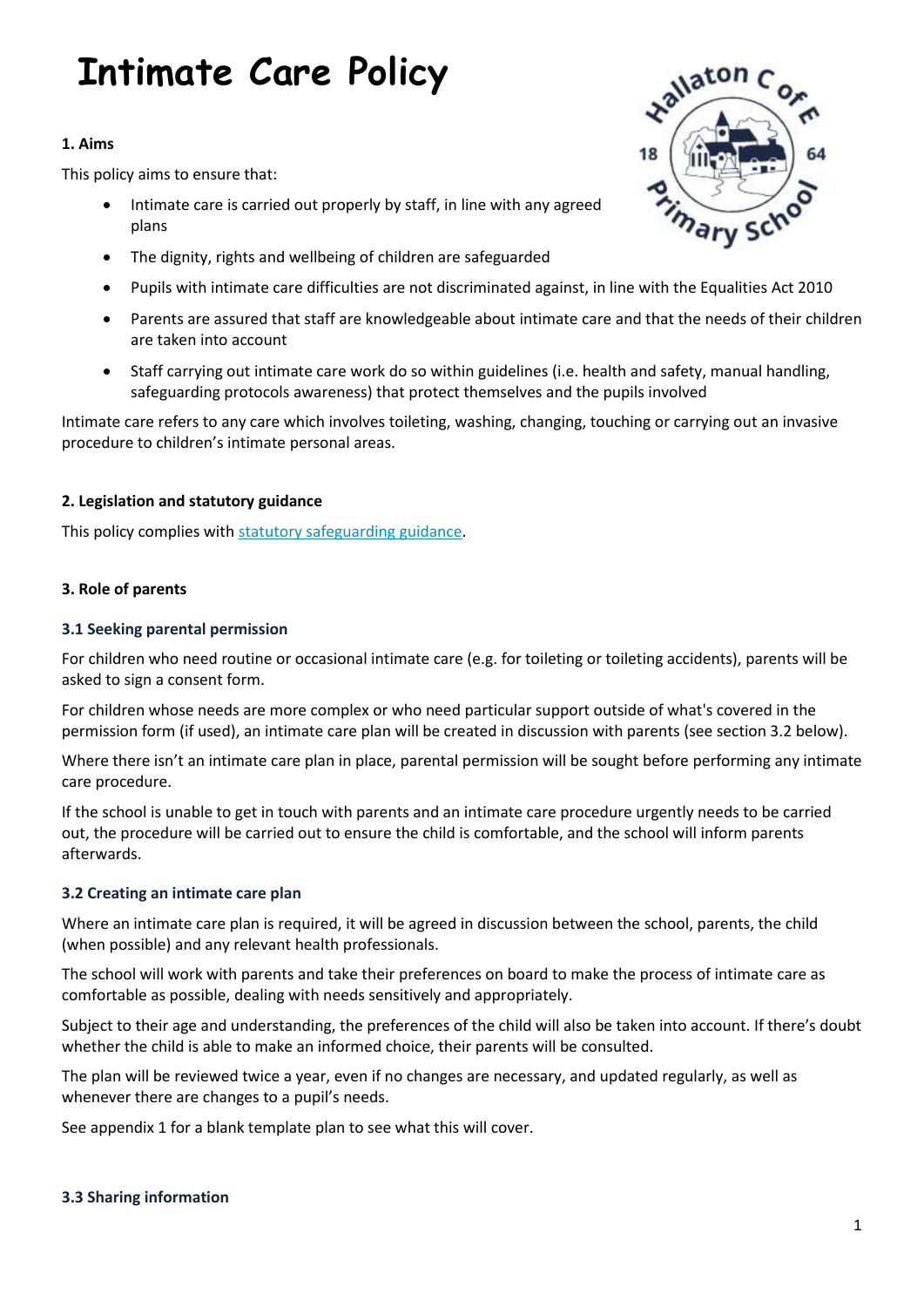The school will share information with parents as needed to ensure a consistent approach. It will expect parents to also share relevant information regarding any intimate matters as needed.

# **4. Role of staff**

# **4.1 Which staff will be responsible**

Any roles who may carry out intimate care will have this set out in their job description. This includes:

- Teachers
- Support Staff

No other staff members can be required to provide intimate care.

All staff at the school who carry out intimate care will have been subject to an enhanced Disclosure and Barring Service (DBS) with a barred list check before appointment, as well as other checks on their employment history.

# **4.2 How staff will be trained**

Staff will receive:

- Training in the specific types of intimate care they undertake
- Regular safeguarding training
- If necessary, manual handling training that enables them to remain safe and for the pupil to have as much participation as is possible

They will be familiar with:

- The control measures set out in risk assessments carried out by the school
- Hygiene and health and safety procedures, including those related to COVID-19

They will also be encouraged to seek further advice as needed.

# **5. Intimate care procedures**

# **5.1 How procedures will happen**

It is best practice from a health and safety and safeguarding perspective to have 2 members of staff present. Staff should request the support of another colleague.

Procedures will be carried out in the caretakers area in the main school or the bathroom in the Rectory.

Procedures will be carried out in a COVID-safe way according to the school's risk assessment and COVID-19 protocol.

When carrying out procedures, the school will provide staff with:

Gloves, aprons, wipes, bags, bins and cleaning supplies

For pupils needing routine intimate care, the school expects parents to provide, when necessary, a good stock (at least a week's worth in advance) of necessary resources, such as nappies, underwear and/or a spare set of clothing.

Any soiled clothing will be contained securely, clearly labelled, and discreetly returned to parents at the end of the day.

# **5.2 Concerns about safeguarding**

If a member of staff carrying out intimate care has concerns about physical changes in a child's appearance (e.g. marks, bruises, soreness), they will report this using the school's safeguarding procedures.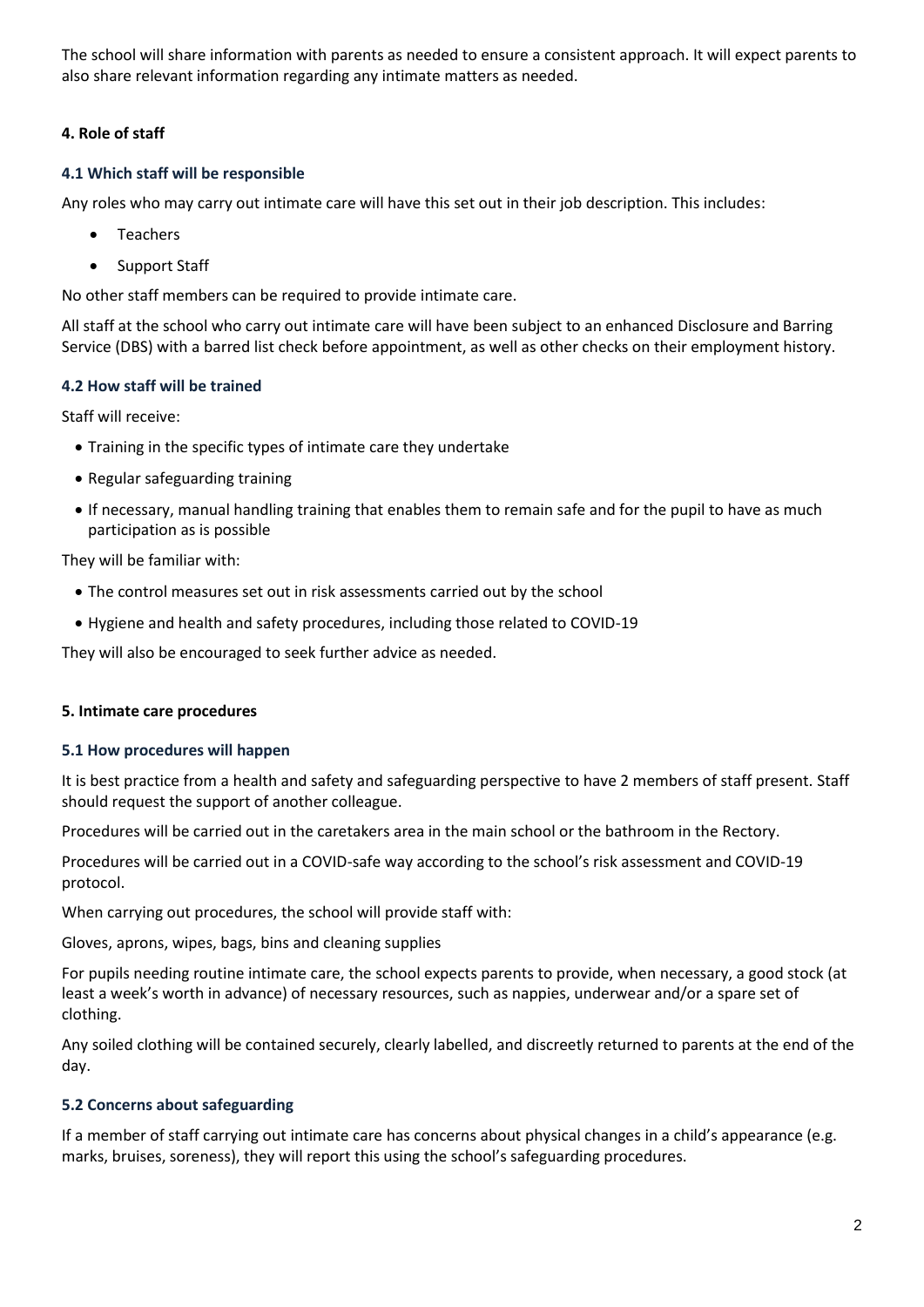If a child is hurt accidentally or there is an issue when carrying out the procedure, the staff member will report the incident immediately to the Headteacher.

If a child makes an allegation against a member of staff, the responsibility for intimate care of that child will be given to another member of staff as quickly as possible and the allegation will be investigated according to the school's safeguarding procedures.

# **6. Monitoring arrangements**

This policy will be reviewed annually by Diane Riley – Headteacher. At every review, the policy will be approved by the governing board

#### **7. Links with other policies**

This policy links to the following policies and procedures:

- > Accessibility plan
- Child protection and safeguarding
- COVID-19
- > Health and safety
- > SEN
- Supporting pupils with medical conditions

| This policy was adopted on | January 2022                          |  |
|----------------------------|---------------------------------------|--|
| By:                        | Headteacher - Mrs D Riley             |  |
|                            | Chair of Governors - Mrs A Rutherford |  |
| To be reviewed:            | January 2023                          |  |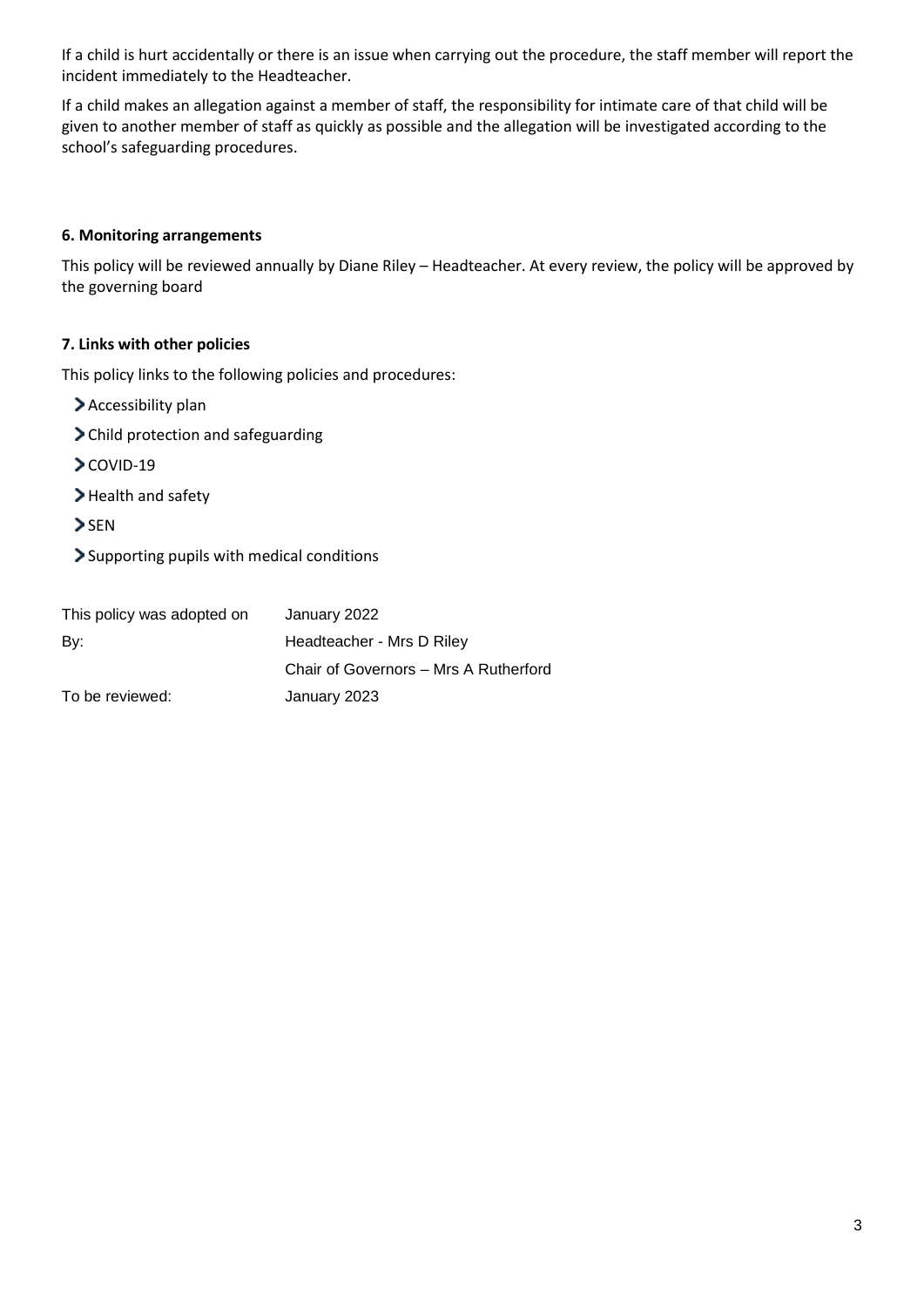# Appendix 1: template intimate care plan

| PARENTS/CARERS                                                                                                        |  |
|-----------------------------------------------------------------------------------------------------------------------|--|
| Name of child                                                                                                         |  |
| Type of intimate care needed                                                                                          |  |
| How often care will be given                                                                                          |  |
| What training staff will be given                                                                                     |  |
| Where care will take place                                                                                            |  |
| What resources and equipment will be used, and<br>who will provide them                                               |  |
| How procedures will differ if taking place on a<br>trip or outing                                                     |  |
| Name of senior member of staff responsible for<br>ensuring care is carried out according to the<br>intimate care plan |  |
| Name of parent or carer                                                                                               |  |
| Relationship to child                                                                                                 |  |
| Signature of parent or carer                                                                                          |  |
| Date                                                                                                                  |  |
| <b>CHILD</b>                                                                                                          |  |
| How many members of staff would you like to<br>help?                                                                  |  |
| Do you mind having a chat when you are being<br>changed or washed?                                                    |  |
| Signature of child                                                                                                    |  |
| Date                                                                                                                  |  |

This plan will be reviewed twice a year.

Next review date:

To be reviewed by: